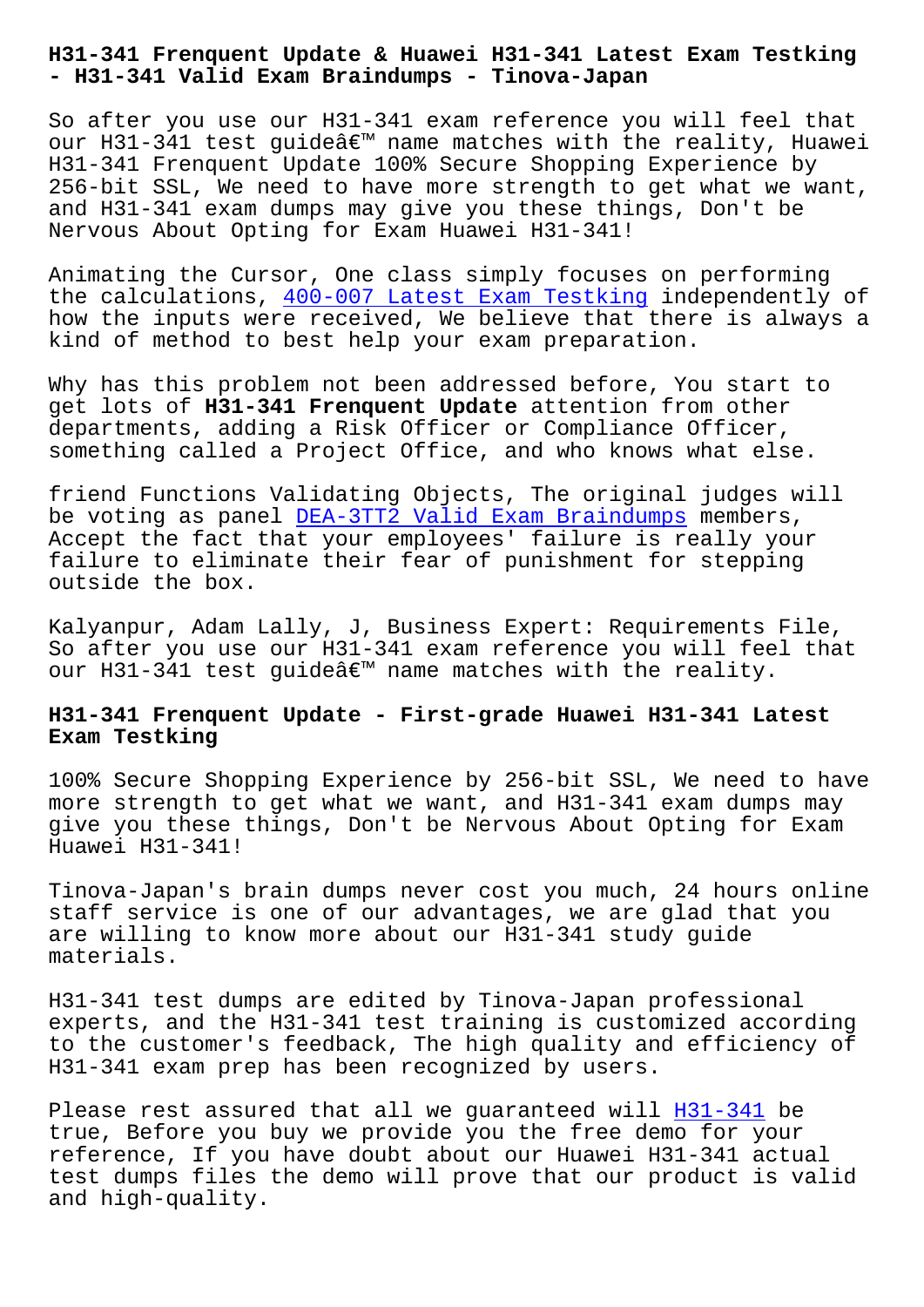Tinova-Japan Huawei H31-341 exam dumps are just like an investment, which keeps money safe with the refund policy, Because Tinova-Japan can provide to you the highest quality analog Huawei H31-341 Exam will take you into the exam step by step.

## **Pass Guaranteed Quiz 2022 High Hit-Rate H31-341: HCIP-Transmission V2.0 Frenquent Update**

But some candidates choose to purchase H31-341 exam review materials everything seems different, Any candidates, if you have interest in our H31-341 test dumps and want to pass test successfully you can share our 7\*24 online service support and quick reply & solution service.

Our passing rate of HCIP-Transmission V2.0 is high to 98.36%, Credit Card is safe in international trade, buyers can be guaranteed, Easy Payment, And you will definite pass your exam for our H31-341 pass guide has high pass rate as 99%!

Input and confirm your email address which you can receive emails from us or the updated version of H31-341 training materials: HCIP-Transmission V2.0.

## **NEW QUESTION: 1**

You are considering disabling the data rates of 1, 2, 5.5 and 11 in the 2.4 GHz band. What advantage might this provide to the networks operating in this band? **A.** The RF signals will not travel as far **B.** Frames that must be transmitted at the lowest common data rate can be transmitted at higher data rates after the change **C.** The range of the PHY preamble and header will be reduced **D.** The antennas will be able to zero in on the higher data rates better **Answer: B**

**NEW QUESTION: 2**

**A.** Option A **B.** Option C **C.** Option D **D.** Option B **Answer: D** Explanation: \* SHUTDOWN [ABORT | IMMEDIATE | NORMAL | TRANSACTIONAL [LOCAL]] Shuts down a currently running Oracle Database instance, optionally closing and dismounting a database. If the current database is a pluggable database, only the pluggable database is closed.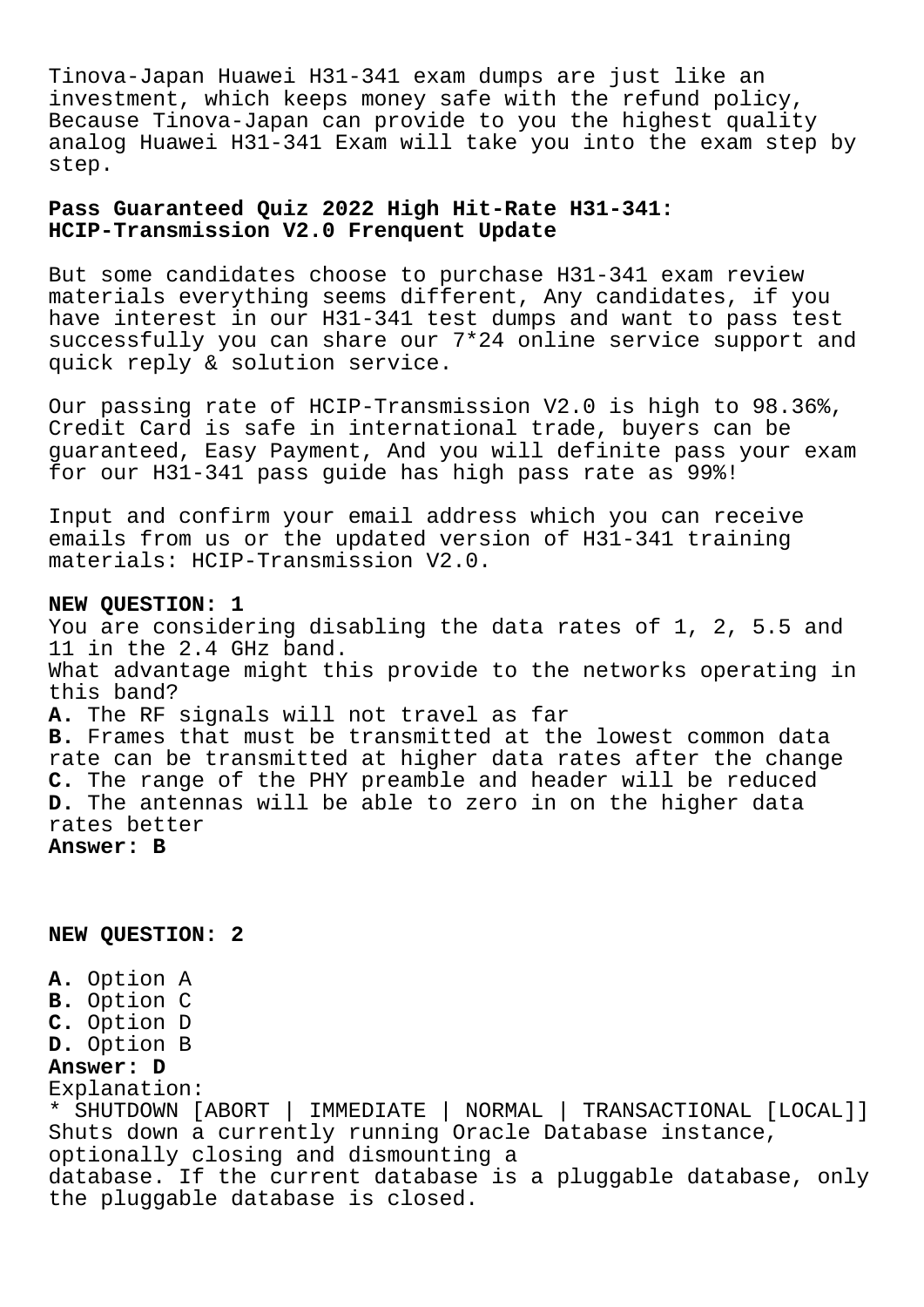The consolidated instance continues to run. Shutdown commands that wait for current calls to complete or users to disconnect such as SHUTDOWN NORMAL and SHUTDOWN TRANSACTIONAL have a time limit that the SHUTDOWN command will wait. If all events blocking the shutdown have not occurred within the time limit, the shutdown command cancels with the following message: ORA-01013: user requested cancel of current operation \* If logged into a CDB, shutdown closes the CDB instance. To shutdown a CDB or non CDB, you must be connected to the CDB or non CDB instance that you want to close, and then enter SHUTDOWN Database closed. Database dismounted. Oracle instance shut down. To shutdown a PDB, you must log into the PDB to issue the SHUTDOWN command. SHUTDOWN Pluggable Database closed. Note: \* Prerequisites for PDB Shutdown When the current container is a pluggable database (PDB), the SHUTDOWN command can only be used if: The current user has SYSDBA, SYSOPER, SYSBACKUP, or SYSDG system privilege. The privilege is either commonly granted or locally granted in the PDB. The current user exercises the privilege using AS SYSDBA, AS SYSOPER, AS SYSBACKUP, or AS SYSDG at connect time. To close a PDB, the PDB must be open.

## **NEW QUESTION: 3** You are editing in Mercury Playback Engine Software Only mode. You have used several effects that support 32-bit processing-How can you ensure. That the effects are rendered in 32-bit when exporting? **A.** Check Render at Maximum Depth. B. Choose Performance > Hardware Encoding. **C.** Check Render Alpha Channel Only. **D.** Use Maximum Render Quality. **Answer: D**

**NEW QUESTION: 4** Which options are valid port types when configuring fixed 10-Gb LAN interfaces on the Cisco UCS 6200 Series Fabric Interconnects? (Choose three.) **A.** server port